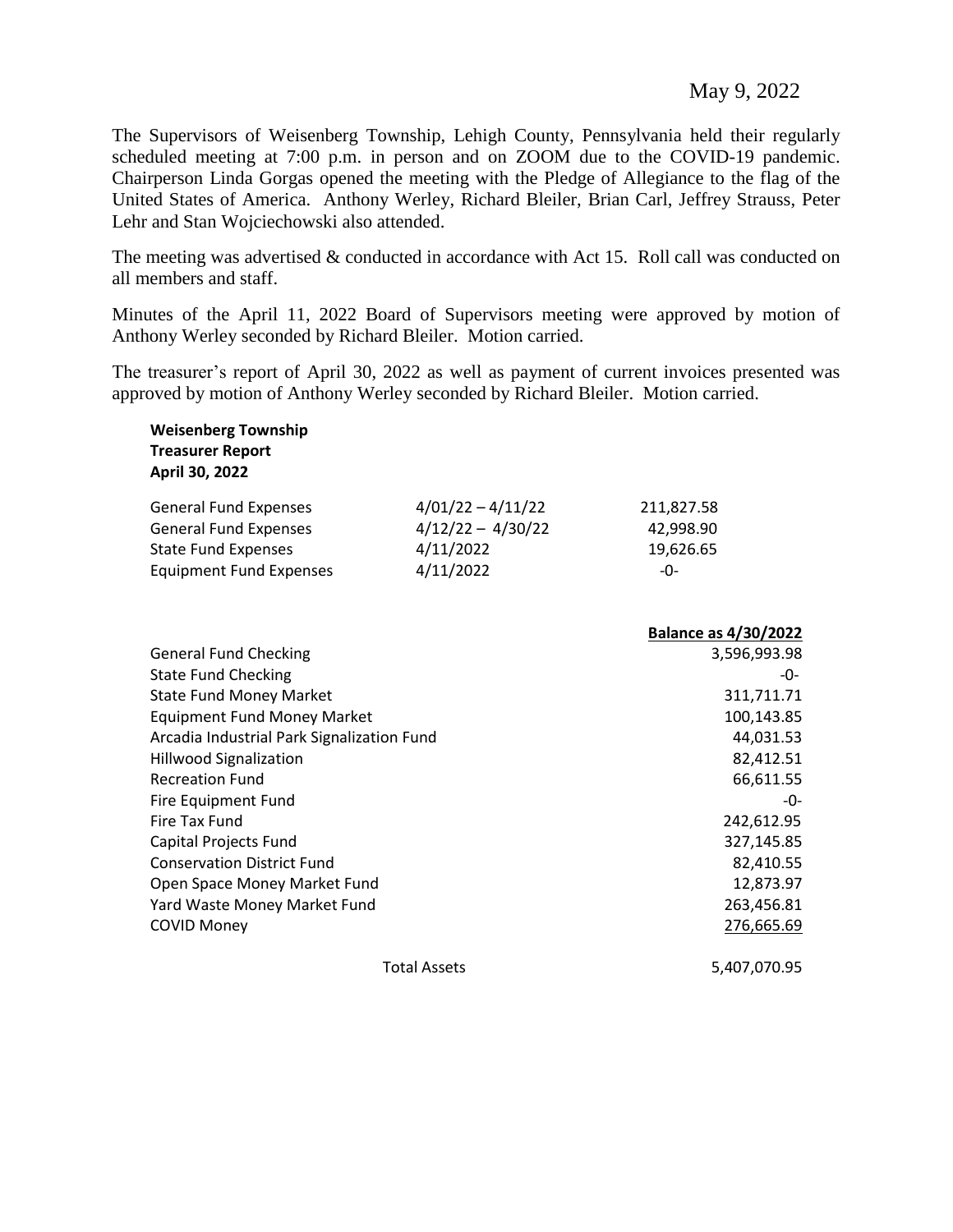|                                           | VISA Account Reconciliation - Brian    |          |             |
|-------------------------------------------|----------------------------------------|----------|-------------|
| <b>Beginning Balance</b>                  |                                        |          | 1,130.52    |
| Payments                                  |                                        |          | (1, 130.52) |
|                                           |                                        |          |             |
| Purchases                                 | Total Sales - Road Crew Jackets        | 655.11   |             |
|                                           | 1&1 Internet Email                     | 32.71    |             |
| Lathern Time - Monthy Time Clock<br>39.00 |                                        |          |             |
| Staples - Monitor<br>272.40               |                                        |          |             |
|                                           | Zoom - Video Meetings                  | 14.99    |             |
|                                           | Amazon - Cable for PC                  | 71.60    |             |
|                                           | PSATS - Conference - Brian             | 225.00   |             |
|                                           |                                        | 1,323.10 |             |
|                                           |                                        |          |             |
|                                           |                                        |          |             |
|                                           |                                        |          | 1,323.10    |
|                                           |                                        |          | 1,323.10    |
|                                           |                                        |          |             |
|                                           | VISA Account Reconciliation - Tony     |          |             |
| <b>Beginning Balance</b>                  |                                        |          | 35.00       |
| Payments                                  |                                        |          | (35.00)     |
|                                           |                                        |          |             |
| Purchases                                 | Lowes – Rec Field material<br>\$189.42 |          |             |
|                                           |                                        |          |             |
|                                           |                                        |          | 189.42      |
| <b>Ending Balance</b>                     |                                        |          | 189.42      |
|                                           |                                        |          |             |

# **EXECUTIVE SESSION:**

Linda Gorgas announced that an executive session was held from 6:00pm – 6:50pm (5/9/2022) for employee matters.

# **SUBDIVISIONS & LAND DEVELOPMENT:**

None

# **OLD BUSINESS:**

Maintenance building addition and salt shed.  $-$  Brian stated that (2) sketch plans of the layout were developed regarding the maintenance building addition and new salt shed. Brian and Tony were out at Greenwich Township to look at their salt shed to get ideas.

Commercial Fire Inspection Program – Approval to advertise Ordinance/Establish Fee Schedule Motion made by Richard Bleiler, seconded by Anthony Werley to table this agenda item to the following meeting. Motion carried.

# **NEW BUSINESS:**

Red Sol Farm – 2311 Seipstown Road – Driveway Ordinance – Waiver Request

Laurie Ketzenberg and Matt Cohen were in attendance to request for several waivers to their property in order to have people come and pick sunflowers and tomatoes. This is a new venture and they were unsure if it is doable for more than one season. Discussion was held regarding the placement of an additional driveway and paving requirements. PennDOT approval will also be required as this is a state road. Motion was made by Anthony Werley, seconded by Richard Bleiler to grant a deferral of Sections 4-2 and 4-4 of the Weisenberg Township Driveway Ordinance, until such time as the Board of Supervisors would require those (2) requirements be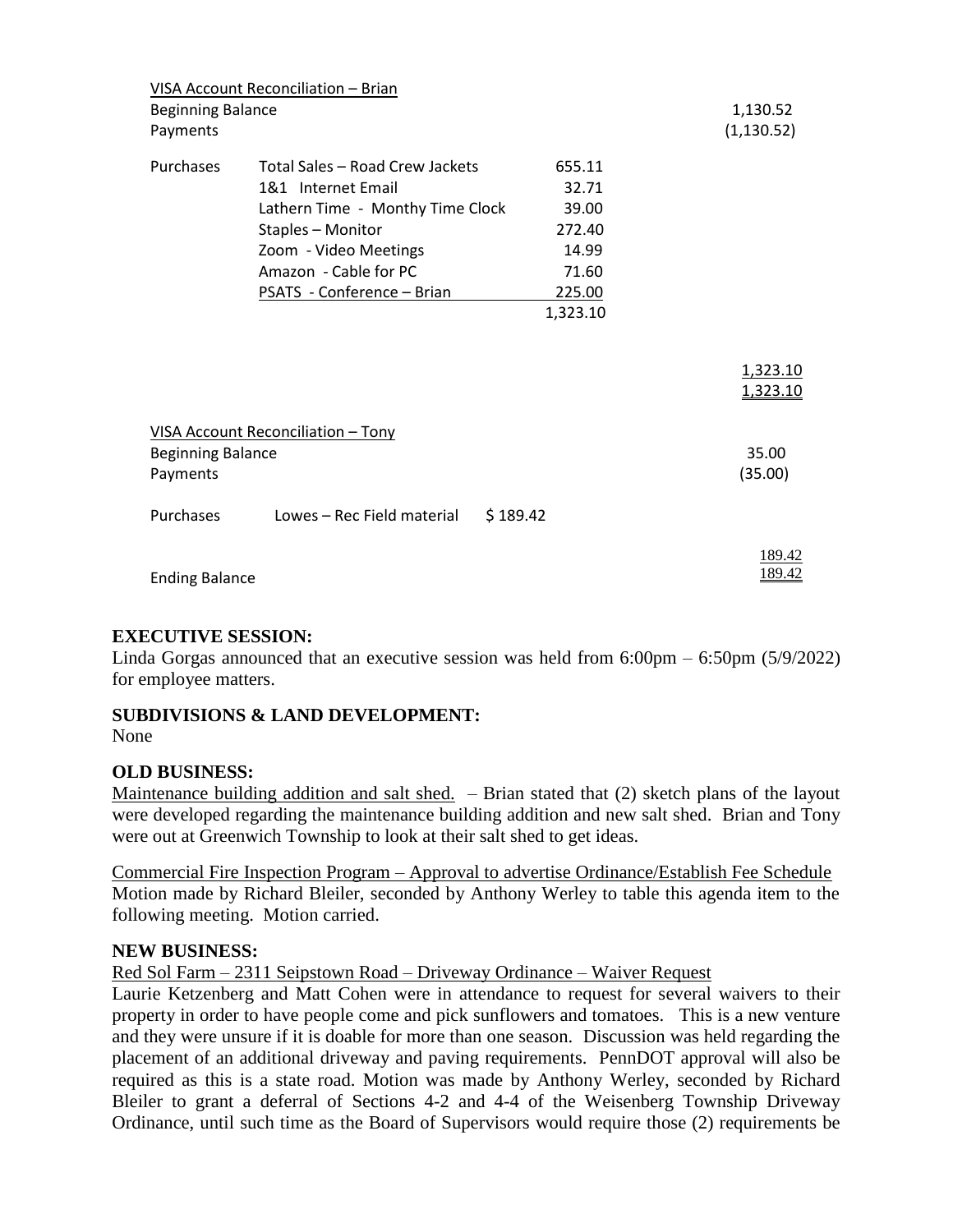met, conditional upon the applicant/owners obtaining a PennDOT driveway permit. A waiver of section 4-9 was denied. Motion carried.

#### Township Emergency Operations Plan – Update Adoption

Motion made by Richard Bleiler, seconded by Anthony Werley to adopt **Resolution#22-4** which updates the existing Township Emergency Operations Plan. Motion carried.

#### Creamery & Winding Roads – Culvert – Design & Permitting

Brian stated that the culverts are not going to qualify for the low volume road program because the structures are actually already big enough. We will obtain a permit/design quote from both Barry Isett and Keystone Engineering for this work.

#### Waste Management – Drop & Swap

Scott Perin - (Area director of Disposal Operations for Waste Management) explained the proposal of a demonstration plan to have 6-10 trailers (over a 10 month period) dropped and swapped in order for the drivers to do additional runs. They are experiencing driver shortages and this would maximize their efficiency. This is a pilot program plus DEP requires it to occur at an existing permitted location. Jennifer Holman (Superintendent of Northwestern S.D.) questioned the time of day these trucks will be traveling as there is a lot of bus activity across the street at the Elementary school. Scott responded 4:30am-5am and returning 1:30pm-2pm they intend to have empty trucks there overnight so they are ready to go in the morning.

Marty (EAC Chairman) asked what would be the plan for the additional trash/litter on the roads due to the increase of garbage trucks. Scott responded that these trailers will have a tarp over them and if you have any concerns regarding litter to contact him.

Motion made by Richard Bleiler, seconded by Anthony Werley to authorize a letter to DEP from the Township indicating its approval of the temporary pilot program of Waste Management's drop and swap as described in the narrative provided at the May  $9<sup>th</sup>$  2022 Board of Supervisors meeting, conditional upon Waste Management providing the Township and the School District a point of contact, also to provide the Township with a log (periodically upon request) that verifies the number of trucks and trips associated with the project. Where feasible, to increase the parking of these vehicles greater than 5 feet apart. Linda Gorgas opposed. Motion carried.

#### **PUBLIC COMMENT:**

None

# **WEISENBERG VOLUNTEER FIRE DEPARTMENT'S COMMENTS:**

Matt Krapf, Fire Chief, informed the Board that they had 59 calls so far in 2022. A hoagie fundraiser will run until May  $24<sup>th</sup>$  with a pick-up date of June  $2<sup>nd</sup>$ , 2022. He reviewed his comment letter dated 5/9/2022 regarding the activity of the fire department and their members. On May 4<sup>th</sup> they hosted a free CPR/First Aid class in which 58 community members attended. The Fire Department will be selling flowers as a fundraiser. The flowers were donated by Roger Snyder and all sale proceeds will go directly to the Fire Department.

# **EAC COMMENTS:**

Marty Rakaczewski informed the Board that they had a great response for their Earth Day Event with litter being picked up along Rt. 863, Seipstown Road, the Township parks and other local areas.

New Member – Deanna Shisslak Motion made by Linda Gorgas, seconded by Anthony Werley to approve Deanna Shisslak as a member of the EAC. Motion carried. Marty informed the Board that he has over 21 pre-orders for tee-shirts for the EAC's upcoming "Trail Walk" event on May  $21<sup>st</sup>$ . They are having live music, a basket raffle, hoagies and ice cream at the event as well. All proceeds are being donated to the Weisenberg Volunteer Fire Department.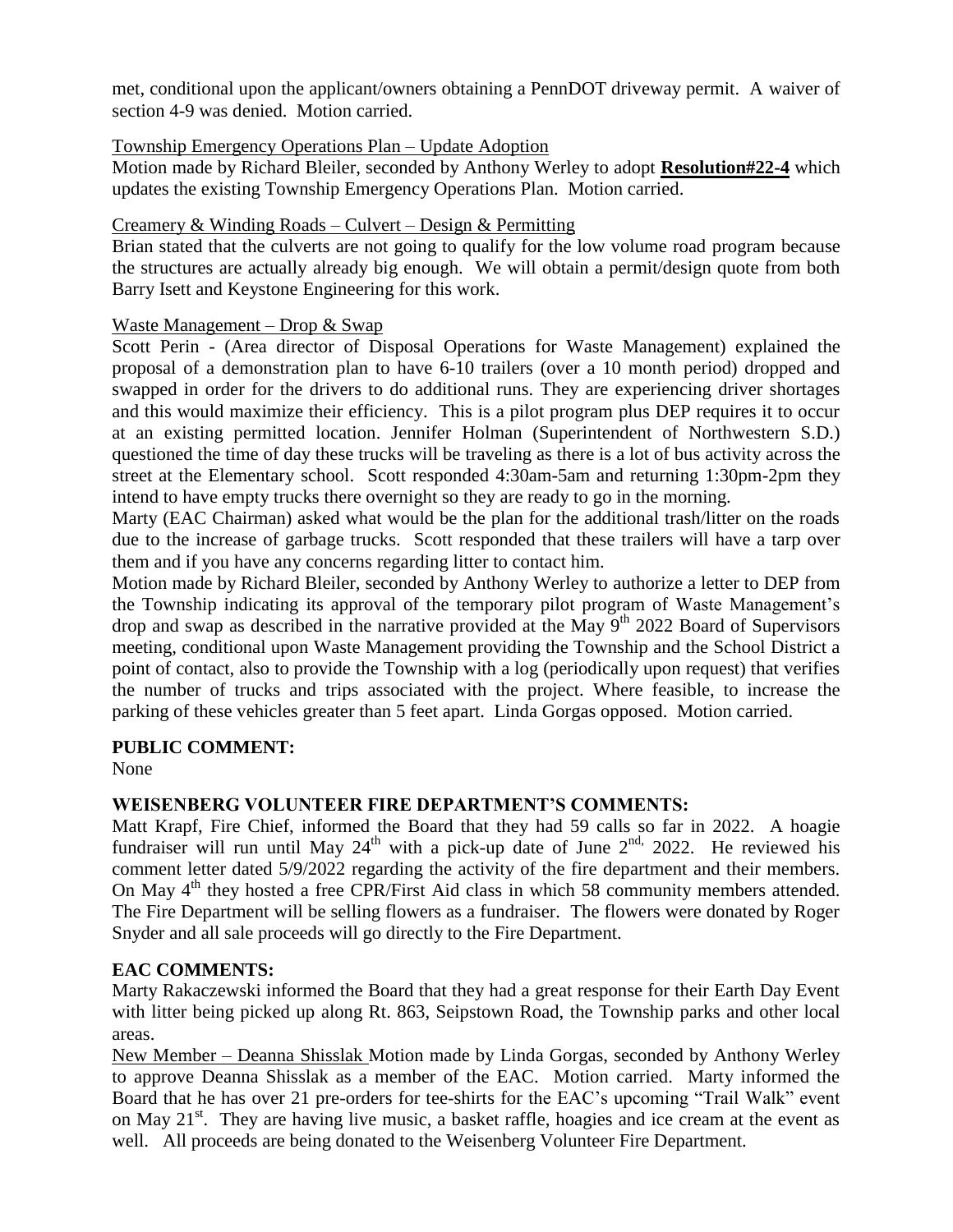#### **ROAD MASTER'S COMMENTS:**

Anthony Werley informed the Board that they have been performing shoulder paving around the Township. They are also starting mowing grass and are currently helping Heidelberg Township with a paving project. They are going to Ontelaunee Park soon after to help with their paving project.

#### **ENGINEER'S COMMENTS:**

None

# **ATTORNEY'S COMMENTS:**

None

#### **TREASURER'S COMMENTS:**

Jeff Strauss informed the Board that we have a new resident on Hailey Court and suggested we send a letter regarding the sewer system and billing. QuickBooks software is coming up for renewal on May  $31<sup>st</sup>$ . He is looking into other options that are available and will advise the Board at the next meeting. He also stated that he has not heard anything from Phil Armstrong about his request regarding the Lehigh County Assessment Office. He stated that the Township received a check for roll-back taxes for \$999. From a property that is not solely in our Township. He spoke with the assessment office and he was advised to keep it until further notice and they will work it out. (\$720. is owed to Heidelberg Township.)

#### **SUPERVISOR'S COMMENTS:**

Richard Bleiler asked Bill Dellicker (Secretary – Veteran's Memorial/Ontelaunee Park) who was in attendance to give a brief over view of the current activities at the memorial site. A dedication ceremony will be held on Memorial Day (May  $30<sup>th</sup>$  @ 11am) with keynote speaker – Retired Army Sergeant Major, Daniel A. Dailey.

Motion made by Richard Bleiler, seconded by Anthony Werley to amend the agenda to reflect an agenda item of Township Manager. Motion carried.

Linda Gorgas stated that the Board held an executive session for personnel reasons. It is the decision of the Board of Supervisors to amend the title of Township Administrator to Township Manager with no modifications of powers or duties of this office. Pursuant to Section 1301(b) of the Code (53 P.S. §66301(b)), it has been determined that the annual salary of the Township Manager shall be One Hundred Thousand and 00/100 Dollars (\$100,000.00), which shall be prorated for calendar year 2022, as of the Township pay period commencing May 8, 2022.

**Resolution #22-5** - Motion made by Anthony Werley, seconded by Richard Bleiler to amend the agenda to appoint Brian Carl as Township Manager. Motion carried.

# **SECRETARY / ADMINISTRATOR'S COMMENTS:**

Brian thanked the Board for his new job title as Township Manager and the increase in salary. Brian stated that he is working with Barry Isett & Associates to draft up a new Storm water ordinance which is required by the fall of this year. At the PSATS convention our Township was awarded an Intergovernmental Cooperation Award for our work at the Northwestern Lehigh Rec fields and the long history of working with Lowhill, Heidelberg and Lynn Township. He also informed the Board that he power at the Township office will be temporarily shut down on Friday because the electricians are installing the new service panel. The American Rescue Fund has been completed. Motion was made by Anthony Werley, seconded by Richard Bleiler to transfer funds out of the rescue fund account and into the Township's General Fund. (\$194,138.53) Motion carried.